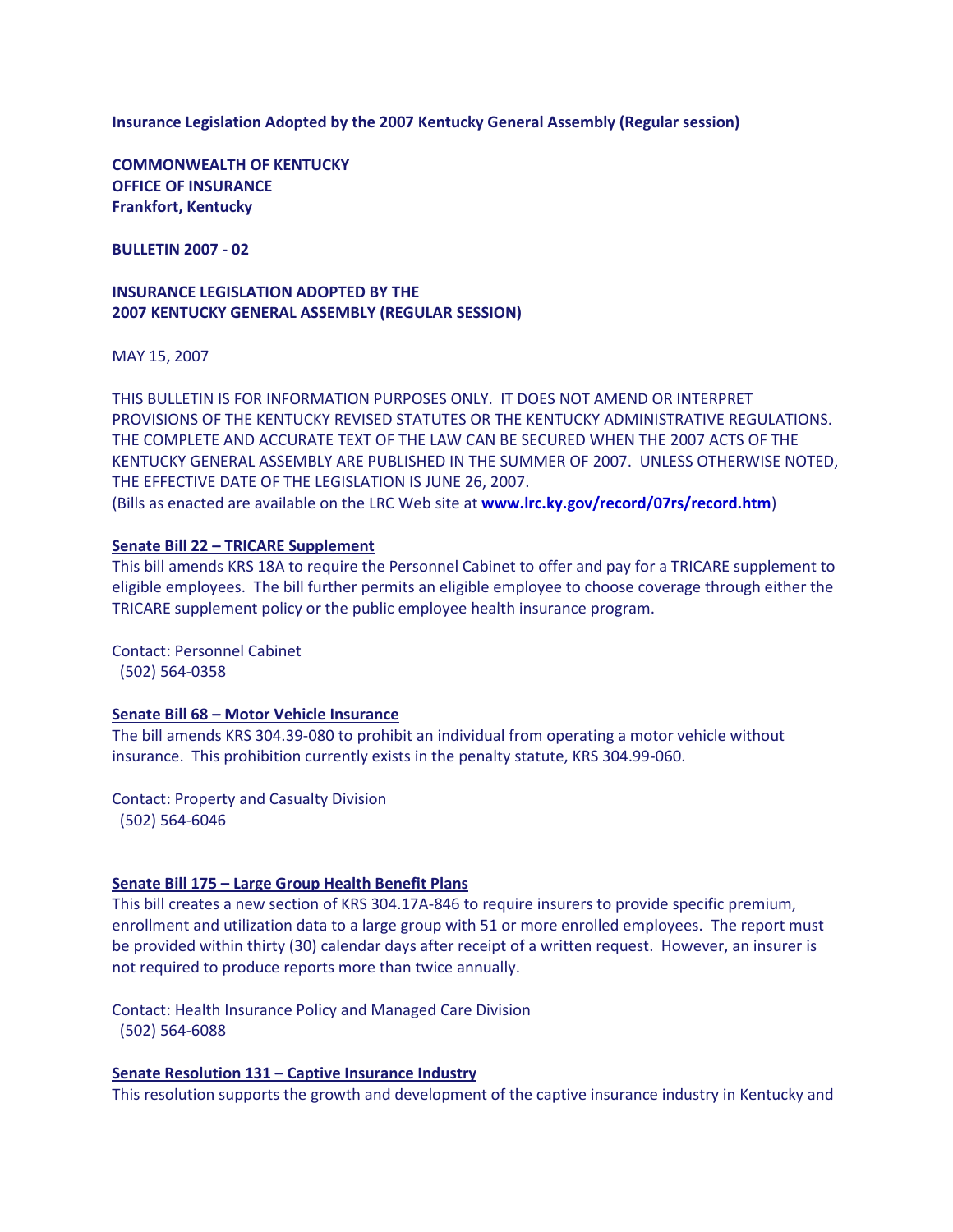encourages government and economic development leaders to promote Kentucky as an ideal location to establish a captive insurer.

Contact: Financial Standards and Examination Division (502) 564-6082

### **House Bill 185 – Cardiovascular Disease Initiative; e-Health Network**

This bill creates a new program, the Kentucky Cardiovascular Disease Initiative (KCDI), which is aimed at preventing and reducing the prevalence of cardiovascular disease in Kentucky through early detection and education. The KCDI is governed by a 28-person board, attached to the Cabinet for Health and Family Services. The Board includes the executive director of the Office of Insurance.

The bill also gives the e-Health Network Board the authority to establish an e-Health corporation to facilitate public-private collaboration in the implementation of the network, and appropriates federal grant funds for the Kentucky Health Information Partnership program.

Contact: Executive Director's Office (502) 564-6026

#### **House Bill 191– Medical Care for Prisoners Confined in Jails**

Section 3 of this bill creates a new statute in KRS Chapter 441 that requires insurance companies to pay for the medical care of their insured while the insured is in the local or regional jail, but prior to conviction of a felony. Payment is contingent on the following: the medical services are covered benefits under the insurance policy, reimbursement is made in accordance with the terms and conditions of the policy and the premium for the health insurance is paid.

Contact: Health Insurance Policy and Managed Care Division (502) 564-6088

### **House Bill 296 – Workers' Compensation Premium Reduction**

Section 3 of this bill amends KRS 304.13-167 to require the executive director to approve rating plans for workers' compensation insurance that provide a premium credit to employers who implement a drugfree workplace program in accordance with administrative regulations adopted by the Office of Workers' Claims. The premium credit shall be at least five percent (5%) unless the executive director determines that five percent (5%) is actuarially unsound. The bill also authorizes the executive director to develop a schedule of premium credits for workers' compensation insurance for employers who have safety programs that contain certain criteria for safety program. Any premium credit for a drug-free workplace is not available to employers who receive a credit under KRS 304.13-412 or Chapter 351 regarding drug-safety programs in coal mines.

Contact: Property and Casualty Division (502) 564-6046

## **House Bill 443 – Electronic Data Matches and Levies**

This bill amends KRS 131.672 to require the development of a financial institution match system implemented by the Department of Revenue for the seizing of financial assets of delinquent taxpayers. The bill imposes fines for failure to comply within 90 days of notification by the Department of Revenue